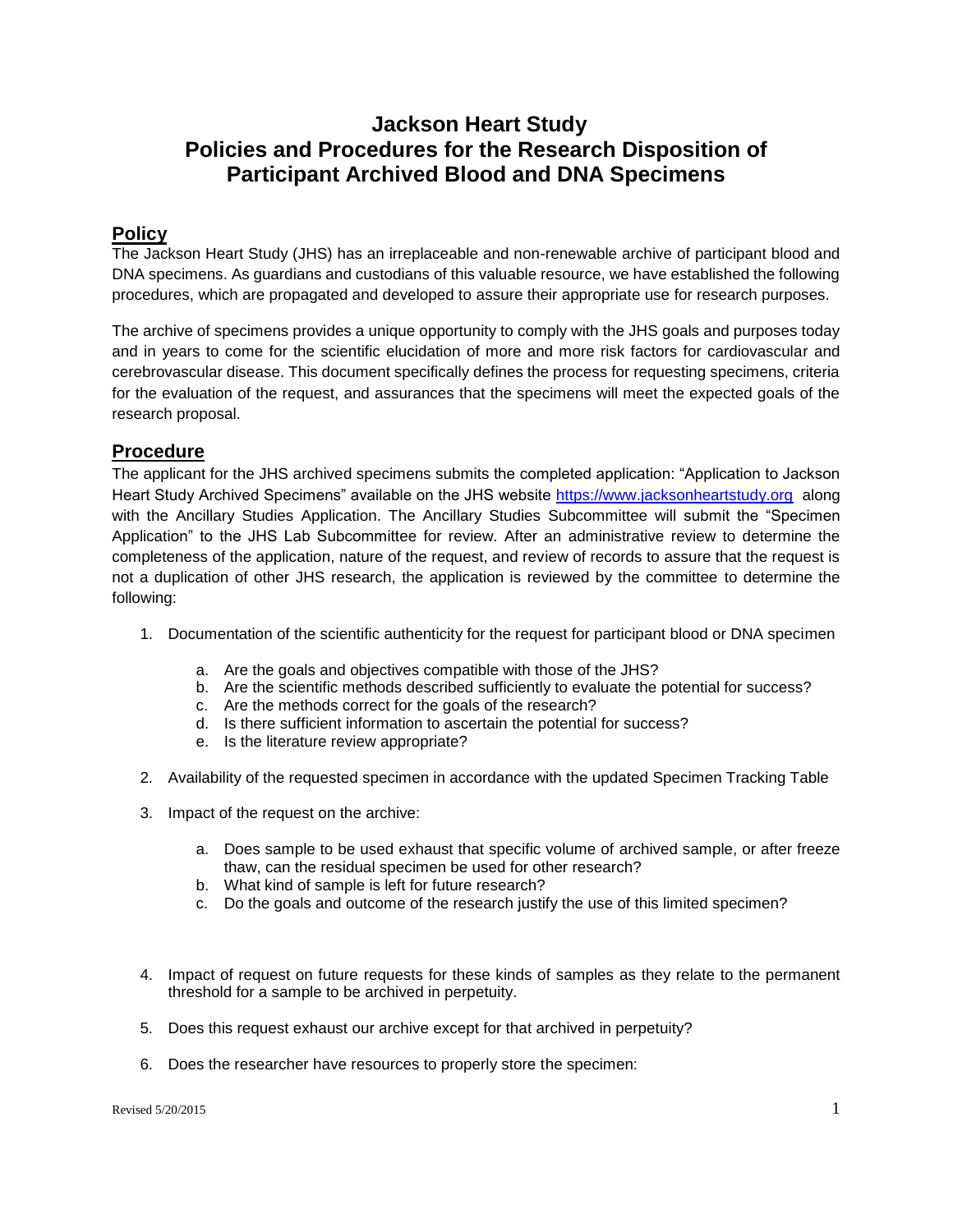a. Example: When stored at freezing temperatures until analyzed,  $-70^{\circ}$  C, does the laboratory have emergency power to the freezer 24/7 to prevent loss of the specimen with the loss of electricity?

7. What will happten to any residul specimen?

## **Criteria Required to Establish Priority Order**

For studies involving serum and plasma, smaller volume requests are viewed favorably. V250 uL or less.

- 1. The sample type (serum, EDTA, citrate) in greatest abundance will be approved first; justification is needed to approve samples with lesser abundance.
- 2. The priority order for approval of samples is first Exam 2 and 3 samples and last Exam 1 (baseline) samples. Justification is needed to approve baseline samples.
- 3. Release of a scarce sample may be delayed until there is more than one user of the specimen at the same time.
- 4. Release of a scarce sample may be delayed because of the need for sample analysis (e.g., genotyping) to be conducted within a study or lab of an already existing study, with the agreement that the investigator proposing the new analyte or SNP analysis will be provided the data(e.g., SNP or analyte) through the JHS data release policy.
- 5. Small sample required with small impact on archive
- 6. DNA methods not using plasma or serum
- 7. New method providing better analysis of a controversial parameter
- 8. Directly related to known and accepted risk factors for the JHS population
- 9. Results will have immediate impact on patient interventions
- 10. New parameter (risk factor) identification in the JHS population
- 11. Risk factor or parameter for comparison to another study
- 12. New parameter that would validate or explain findings in another study

## **General Requirements for Approval**

- 1. The application has been properly submitted on a "JHS Archived Specimen Application Form", with an acknowledgement from prospective investigators that the policies and conditions specified by the JHS will be followed.
- 2. There is documentation that after analyses are completed, any residual specimens will be returned without delay to the Central Laboratory for re-inventory and storage.
- 3. Documentation is provided indicating that JHS is the best resource available
- 4. The project is consistent with the JHS mission and goals and will add substantially to the JHS

#### **Scenarios for Disapproval**

- 1. The study exhausts a very limited specimen supply, preventing future research
- 2. The details on how the samples are to be stored and maintained at the research site is not evident in the proposal
- 3. Use of the last unthawed aliquot of DNA will not be approved
- 4. Proposals for pilot studies using JHS specimens will not be considered
- 5. Based on expert analysis the proposed research cannot be done as described

## **Committee Action**

Upon completion of the written response to the assessment questions and their documentation, the committee will review the documents and determine whether the specimens should be made available.